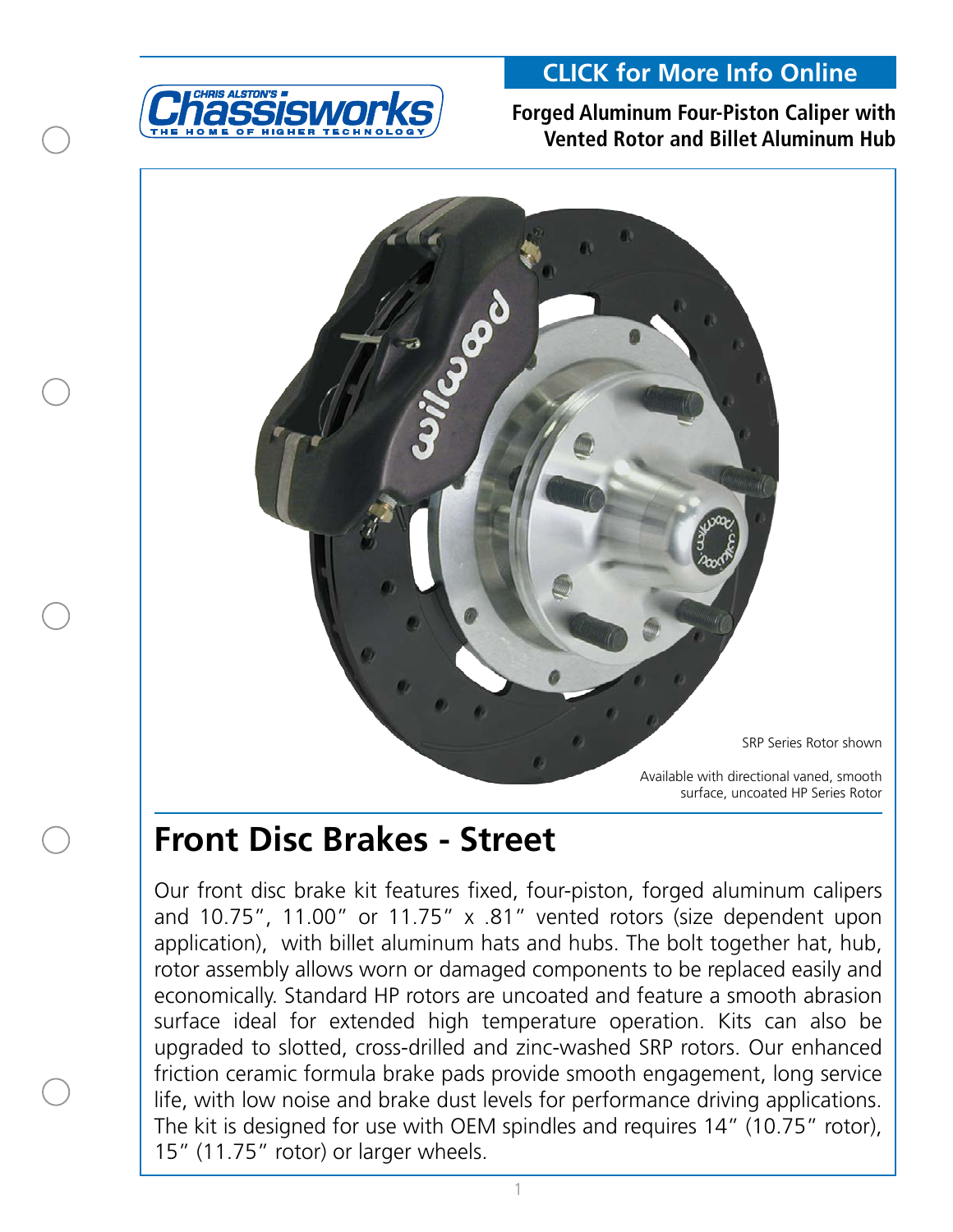### **Forged Dynalite Caliper**

Wilwood's Forged Dynalite (FDL) four-piston, aluminum, lug mount caliper is used for its superior rigidity, enhanced braking performance and pedal feel. The calipers use a closed end, internal fluid passage design that is further strengthened by four steel bridge bolts extending through the caliper body. Stress flow forging and smooth surface transitions help to eliminate stress points and reduce overall caliper deflection.



FDL calipers use one-piece,

1.75" diameter, stainless steel pistons and high temperature, square faced bore seals. Stainless steel slows heat transfer to the brake fluid and improves the systems resistance to heat induced pedal fade. This reduction in heat also increases the service life of the fluid and seals. The four individual pistons apply pressure against both

Optional red powdercoated caliper

sides of the rotor. Caliper fluid requirements are matched to the output capabilities of commonly used factory master cylinders ensuring comfortable performance in a wide range of applications.

The Dynalite calipers are trouble-free and service friendly. Vibration dampening stainless steel bridge plate inserts protect the caliper body from wear caused by pad movement, greatly extending service life. Two-piece bleed screws are easily accessed at each corner of the caliper body and eliminate direct wear to the aluminum body. Brake pads are also easily changed by simply removing the retaining pin and sliding the pads out.

### **High Performance Rotors**

*ل*صسان<mark>ں</mark>،

The kit comes standard with HP series vented, smooth surface, rotors measuring 10.75", 11.00", or 11.75" x .81". HP rotors are uncoated and can withstand extreme operating temperatures for extended periods of time; ideal for high performance applications. For more eye-catching high-end street performance, rotors can be upgraded to SRP series vented, cross-drilled, slotted and black E-coated versions. To maximize cooling surface area, 32 individual air passages are cast internally into each rotor. Air passages or vents, offer increased airflow

and cooling capability over standard solid rotor designs. The optional SRP rotor with slotted surface and cross-drilled holes improve pad to rotor contact by wiping the pad clean and allowing brake dust and gases to be easily exhausted.

HP Rotor

### **Billet Aluminum Hat and Hub**

Separate billet aluminum hats and hubs reduce unnecessary weight and allow components to be easily replaced if damaged or worn. Hats use a solid wall, concave design to improve rotor stability. Their clear anodized finish prevents oxidation and resists scratching. Rotors and hats are secured by Grade 8, safety wire drilled, hex bolts in an 8-bolt configuration. Hubs are silver anodized machine finished with matching screw-on cap with O-ring seal. Assemblies include both 4-1/2" and 4-3/4" five lug bolt patterns with 1/2" x 1-3/4" wheel studs or optional 1/2" x 3" studs. Wheel bearings and seals also included.

SRP Rotor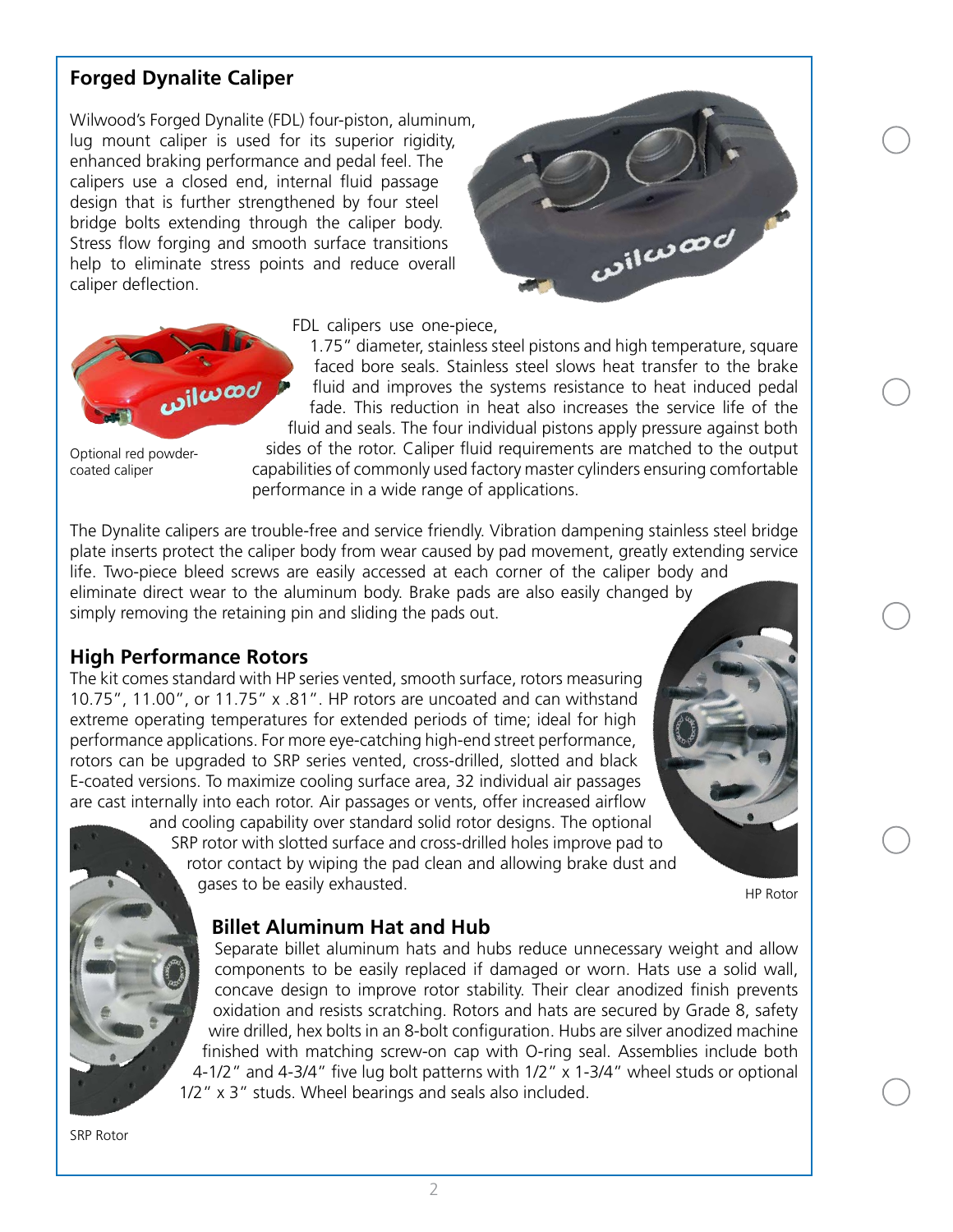

WW 140-4304 shown in illustration

### **Applications**

| <b>Make</b>  | <b>Model</b>                   | Year      | <b>Notes</b>             | <b>Spindle</b> | <b>Rotor</b><br><b>Size</b> | <b>Solid Rotor</b> | <b>Drilled Rotor</b> |
|--------------|--------------------------------|-----------|--------------------------|----------------|-----------------------------|--------------------|----------------------|
| <b>Buick</b> | Apollo                         | 1973-1974 | $\blacksquare$           | Disc/Drum      | 10.75                       | WW 140-2285        | WW 140-2285-D        |
|              | Apollo                         | 1975-1975 | 4                        | <b>Disc</b>    | 10.75                       | WW 140-3445        | WW 140-3445-D        |
|              | Buick, rwd w/11" Rotor         | 1979-1985 | 3                        | <b>Disc</b>    | 10.75                       | WW 140-8174        | WW 140-8174-D        |
|              | Buick, GN, Late                | 1979-1987 | 4, 8                     | Disc           | 10.75                       | WW 140-2508        | WW 140-2508-D        |
|              | Century                        | 1973-1977 | 4                        | <b>Disc</b>    | 10.75                       | WW 140-3445        | WW 140-3445-D        |
|              | Century, Late                  | 1979-1981 | 4, 8                     | Disc           | 10.75                       | WW 140-2508        | WW 140-2508-D        |
|              | Regal                          | 1973-1977 | 4                        | <b>Disc</b>    | 10.75                       | WW 140-3445        | WW 140-3445-D        |
|              | Regal, Late                    | 1979-1987 | 4, 8                     | Disc           | 10.75                       | WW 140-2508        | WW 140-2508-D        |
|              | Skylark                        | 1975-1978 | 4                        | Disc           | 10.75                       | WW 140-3445        | WW 140-3445-D        |
|              | Skylark                        | 1979-1979 | 4                        | <b>Disc</b>    | 10.75                       | WW 140-8174        | WW 140-8174-D        |
|              | Special                        | 1967-1972 | $\overline{\phantom{0}}$ | Disc           | 10.75                       | WW 140-2285        | WW 140-2285-D        |
|              | Special                        | 1973-1974 | 4                        | Disc           | 10.75                       | WW 140-3445        | WW 140-3445-D        |
| Chevrolet    | <b>Belair</b>                  | 1955-1957 | 6                        | Drum           | 11.75                       | WW 140-3425        | WW 140-3425-D        |
|              | Belair/Biscayne                | 1959-1964 | 6, 7                     | Drum           | 11.75                       | WW 140-5329        | WW 140-5329-D        |
|              | Blazer, 4x2, 100.5" Wheel Base | 1983-1990 | 4                        | <b>Disc</b>    | 10.75                       | WW 140-2508        | WW 140-2508-D        |
|              | Camaro                         | 1967-1969 | $\overline{\phantom{a}}$ | Disc/Drum      | 10.75                       | WW 140-2285        | WW 140-2285-D        |
|              | Camaro                         | 1982-1987 | 4                        | <b>Disc</b>    | 10.75                       | WW 140-2992        | WW 140-2992-D        |
|              | Camaro                         | 1970-1978 | 4                        | <b>Disc</b>    | 10.75                       | WW 140-3445        | WW 140-3445-D        |
|              | Camaro                         | 1979-1981 | 4                        | <b>Disc</b>    | 10.75                       | WW 140-8174        | WW 140-8174-D        |
|              | Camaro, Single Piston Caliper  | 1988-1992 | $\overline{4}$           |                | 10.75                       | WW 140-2992        | WW 140-2992-D        |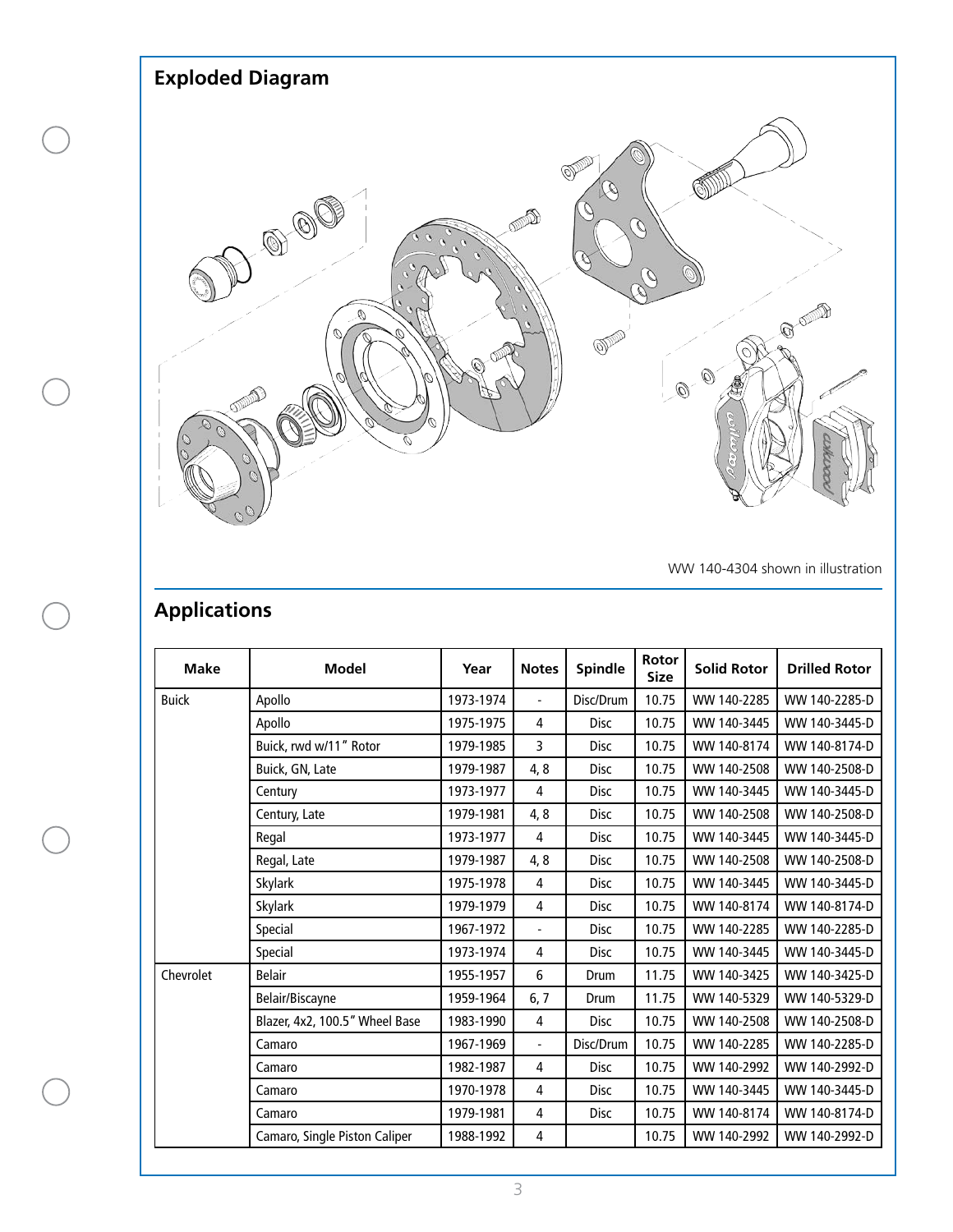| <b>Make</b>              | <b>Model</b>                     | Year      | <b>Notes</b>   | <b>Spindle</b> | Rotor<br><b>Size</b> | <b>Solid Rotor</b> | <b>Drilled Rotor</b> |
|--------------------------|----------------------------------|-----------|----------------|----------------|----------------------|--------------------|----------------------|
| Chevrolet<br>(continued) | Caprice                          | 1977-1978 | 4              | Disc           | 10.75                | WW 140-3445        | WW 140-3445-D        |
|                          | Chevelle                         | 1967-1972 |                | Disc/Drum      | 10.75                | WW 140-2285        | WW 140-2285-D        |
|                          | Chevelle                         | 1973-1977 | 4              | Disc           | 10.75                | WW 140-3445        | WW 140-3445-D        |
|                          | Chevelle, Modified               | 1964-1966 | $\mathbf{1}$   | Drum           | 10.75                | WW 140-2285        | WW 140-2285-D        |
|                          | Chevrolet, Full Size             | 1977-1978 | 4              | Disc           | 10.75                | WW 140-3445        | WW 140-3445-D        |
|                          | Chevrolet, Passenger w/11" Rotor | 1979-1990 | 3, 4           | Disc           | 10.75                | WW 140-8174        | WW 140-8174-D        |
|                          | Chevy II/Nova                    | 1967-1974 | $\frac{1}{2}$  | Disc/Drum      | 10.75                | WW 140-2285        | WW 140-2285-D        |
|                          | Chevy S10                        | 1982-1990 | 4              | Disc           | 10.75                | WW 140-2508        | WW 140-2508-D        |
|                          | Chevy II, Modified               | 1964-1966 | 1              | Drum           | 10.75                | WW 140-2285        | WW 140-2285-D        |
|                          | Corvette                         | 1963-1964 | 6, 7           | Drum           | 11.75                | WW 140-5329        | WW 140-5329-D        |
|                          | El Camino                        | 1967-1972 |                | Disc/Drum      | 10.75                | WW 140-2285        | WW 140-2285-D        |
|                          | El Camino                        | 1973-1977 | 4              | Disc           | 10.75                | WW 140-3445        | WW 140-3445-D        |
|                          | El Camino, Modified              | 1964-1966 | 1              | Drum           | 10.75                | WW 140-2285        | WW 140-2285-D        |
|                          | El Camino, Late                  | 1979-1987 | 4, 8           | Disc           | 10.75                | WW 140-2508        | WW 140-2508-D        |
|                          | Impala                           | 1959-1964 | 6, 7           | Drum           | 11.75                | WW 140-5329        | WW 140-5329-D        |
|                          | Impala, w/11" Rotor              | 1977-1978 | 3, 4           | Disc           | 10.75                | WW 140-3445        | WW 140-3445-D        |
|                          | Malibu                           | 1973-1977 | 4              | Disc           | 10.75                | WW 140-3445        | WW 140-3445-D        |
|                          | Malibu, Late                     | 1979-1987 | 4,8            |                | 10.75                | WW 140-2508        | WW 140-2508-D        |
|                          | Monte Carlo                      | 1970-1972 | $\overline{a}$ | Disc/Drum      | 10.75                | WW 140-2285        | WW 140-2285-D        |
|                          | Monte Carlo                      | 1973-1977 | 8              | Disc           | 10.75                | WW 140-3445        | WW 140-3445-D        |
|                          | Monte Carlo, Late                | 1979-1988 | 4, 8           | Disc           | 10.75                | WW 140-2508        | WW 140-2508-D        |
|                          | Nova                             | 1975-1978 | 4              | Disc           | 10.75                | WW 140-3445        | WW 140-3445-D        |
|                          | Nova                             | 1979-1979 | 3, 4           | Disc           | 10.75                | WW 140-8174        | WW 140-8174-D        |
| Dodge/Chrysler           | Aspen                            | 1976-1980 | 13             | <b>Disc</b>    | 10.75                | WW 140-2729        | WW 140-2729-D        |
|                          | Challenger                       | 1970-1972 | 13             | Drum           | 10.75                | WW 140-2721        | WW 140-2721-D        |
|                          | Challenger                       | 1970-1972 | 13             | Disc           | 10.75                | WW 140-2726        | WW 140-2726-D        |
|                          | Challenger                       | 1973-1974 | 9, 13          | Disc           | 10.75                | WW 140-2729        | WW 140-2729-D        |
|                          | Charger                          | 1966-1972 | 13             | Drum           | 10.75                | WW 140-2721        | WW 140-2721-D        |
|                          | Charger                          | 1970-1972 | 13             | Disc           | 10.75                | WW 140-2726        | WW 140-2726-D        |
|                          | Charger                          | 1973-1978 | 13             | Disc           | 10.75                | WW 140-2729        | WW 140-2729-D        |
|                          | Chrysler F-Body Passenger        | 1979-1988 | 13             | Disc           | 10.75                | WW 140-2729        | WW 140-2729-D        |
|                          | Cordoba                          | 1975-1983 | 13             | Disc           | 10.75                | WW 140-2729        | WW 140-2729-D        |
|                          | Coronet                          | 1965-1972 | 13             | Drum           | 10.75                | WW 140-2721        | WW 140-2721-D        |
|                          | Coronet                          | 1970-1972 | 13             | Disc           | 10.75                | WW 140-2726        | WW 140-2726-D        |
|                          | Coronet                          | 1973-1976 | 13             | Disc           | 10.75                | WW 140-2729        | WW 140-2729-D        |
|                          | Dart                             | 1963-1972 | 13             | 9" Drum        | 10.75                | WW 140-2722        | WW 140-2722-D        |
|                          | Dart                             | 1965-1972 | 13             | 10" Drum       | 10.75                | WW 140-2723        | WW 140-2723-D        |
|                          | Dart                             | 1973-1974 | 9, 13          | Disc           | 10.75                | WW 140-2729        | WW 140-2729-D        |
|                          | Diplomat                         | 1977-1988 | 13             | Disc           | 10.75                | WW 140-2729        | WW 140-2729-D        |
|                          | Dodge Pass, except 880 series    | 1962-1964 | 13             | Drum           | 10.75                | WW 140-2721        | WW 140-2721-D        |
|                          | Dodge F-Body Passenger           | 1973-1981 | 13             | Disc           | 10.75                | WW 140-2729        | WW 140-2729-D        |
|                          | Imperial                         | 1981-1983 | 13             | Disc           | 10.75                | WW 140-2729        | WW 140-2729-D        |
|                          | Lancer                           | 1961-1962 | 13             | 9"Drum         | 10.75                | WW 140-2722        | WW 140-2722-D        |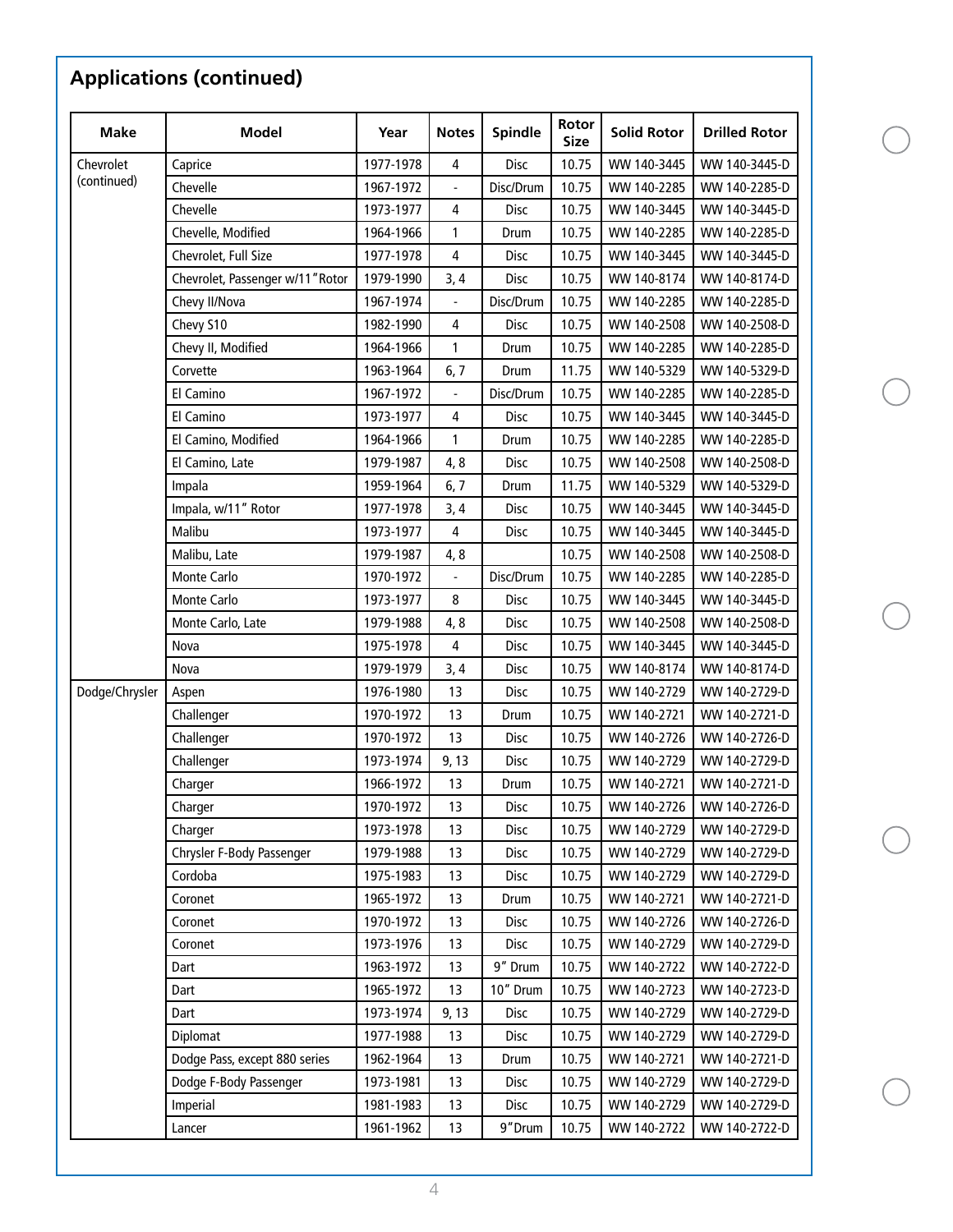| <b>Make</b>                   | <b>Model</b>                    | Year                   | <b>Notes</b>             | <b>Spindle</b> | Rotor<br>Size  | <b>Solid Rotor</b> | <b>Drilled Rotor</b> |
|-------------------------------|---------------------------------|------------------------|--------------------------|----------------|----------------|--------------------|----------------------|
| Dodge/Chrysler<br>(continued) | LeBaron                         | 1977-1981              | 13                       | Disc           | 10.75          | WW 140-2729        | WW 140-2729-D        |
|                               | Magnum                          | 1978-1979              | 13                       | <b>Disc</b>    | 10.75          | WW 140-2729        | WW 140-2729-D        |
|                               | Mirada                          | 1980-1983              | 13                       | Disc           | 10.75          | WW 140-2729        | WW 140-2729-D        |
|                               | R/T                             | 1967-1970              | 13                       | Drum           | 10.75          | WW 140-2721        | WW 140-2721-D        |
|                               | R/T                             | 1970-1970              | 13                       | Disc           | 10.75          | WW 140-2726        | WW 140-2726-D        |
| Ford                          | Early Ford Passenger, Car Spndl | 1937-1948              | 11                       | Drum           | 10.75          | WW 140-5883        | WW 140-5883-D        |
|                               | Early Ford Passenger, Car Spndl | 1937-1948              |                          | Drum           | 10.75          | WW 140-2260        | WW 140-2260-D        |
|                               | Fairlane                        | 1966-1969              | 5                        | Disc/Drum      | 11.75          | WW 140-4304        | WW 140-4304-D        |
|                               | Fairlane                        | 1970-1971              | $\Box$                   | Disc/Drum      | 11.75          | WW 140-9054        | WW 140-9054-D        |
|                               | Falcon                          | 1965-1969              | 5                        | Disc/Drum      | 11.75          | WW 140-4304        | WW 140-4304-D        |
|                               | Falcon                          | 1970-1971              | $\Box$                   | Disc/Drum      | 11.75          | WW 140-9054        | WW 140-9054-D        |
|                               | Maverick                        | 1970-1973              |                          | Drum           | 11.75          | WW 140-9054        | WW 140-9054-D        |
|                               | Mustang V8 Spindle              | 1965-1969              | 5                        | Disc/Drum      | 11.75          | WW 140-4304        | WW 140-4304-D        |
|                               | Mustang Shelby, GT350, GT500    | 1970-1970              | 5                        | Disc           | 11.75          | WW 140-4304        | WW 140-4304-D        |
|                               | Mustang II                      | 1974-1978              | $\Box$                   | Disc           | 10.75          | WW 140-2129        | WW 140-2129-D        |
|                               | Mustang                         | 1970-1973              | $\overline{a}$           | Disc/Drum      | 11.75          | WW 140-9054        | WW 140-9054-D        |
|                               | Mustang II - 11" Rotor Kit      | 1974-1978              | 12                       | <b>Disc</b>    | 11.00          | WW 140-8652        | WW 140-8652-D        |
|                               | Mustang, 5 Lug                  | 1987-1993              |                          | Disc           | 10.75          | WW 140-7589        | WW 140-7589-D        |
|                               | Pinto                           | 1971-1980              | $\overline{\phantom{a}}$ | Disc/Drum      | 10.75          | WW 140-2129        | WW 140-2129-D        |
|                               | Pinto                           | 1971-1980              | 12                       | Disc/Drum      | 11.00          | WW 140-8652        | WW 140-8652-D        |
|                               | Ranchero                        | 1967-1969              | 5                        | Disc/Drum      | 11.75          | WW 140-4304        | WW 140-4304-D        |
| <b>GMC</b>                    | <b>GMC Sprint</b>               | 1971-1972              | $\Box$                   | Disc/Drum      | 10.75          | WW 140-2285        | WW 140-2285-D        |
|                               | <b>GMC Sprint</b>               | 1979-1987              | 4                        | <b>Disc</b>    | 10.75          | WW 140-2508        | WW 140-2508-D        |
|                               | <b>GMC Sprint</b>               | 1973-1977              | 4                        | Disc           | 10.75          | WW 140-3445        | WW 140-3445-D        |
|                               | Jimmy, 4x2, 100.5" Wheel Base   | 1983-1990              | 4                        | Disc           | 10.75          | WW 140-2508        | WW 140-2508-D        |
|                               | S15, 4x2                        | 1982-1990              | 4                        | Disc           | 10.75          | WW 140-2508        | WW 140-2508-D        |
| Mercury                       | <b>Bobcat</b>                   | 1975-1980              |                          | Disc           | 10.75          | WW 140-2129        | WW 140-2129-D        |
|                               | Bobcat - 11" Rotor Kit          | 1975-1980              | 12                       | Disc           | 11.00          | WW 140-8652        | WW 140-8652-D        |
|                               | Comet                           | 1965-1969              | 5                        | Disc/Drum      | 11.75          | WW 140-4304        | WW 140-4304-D        |
|                               | Comet                           | 1970-1973              |                          | Disc/Drum      | 11.75          | WW 140-9054        | WW 140-9054-D        |
|                               | Cougar                          | 1967-1969              | 5                        | Disc/Drum      | 11.75          | WW 140-4304        | WW 140-4304-D        |
|                               | Cougar                          | 1970-1973              | $\overline{\phantom{0}}$ | Disc/Drum      | 11.75          | WW 140-9054        | WW 140-9054-D        |
|                               | Montego                         | 1970-1971              |                          | Disc/Drum      | 11.75          | WW 140-9054        | WW 140-9054-D        |
| Oldsmobile                    | Cutlass                         | 1973-1977              | 4                        | <b>Disc</b>    | 10.75          | WW 140-3445        | WW 140-3445-D        |
|                               | Cutlass, Late, Rear Wheel Drive | 1979-1988              | 4,8                      |                | 10.75          | WW 140-2508        | WW 140-2508-D        |
|                               | $F-85$                          | 1967-1972              |                          | <b>Disc</b>    | 10.75          | WW 140-2285        | WW 140-2285-D        |
|                               | $F-85$                          | 1970-1972              | 10                       | Drum           | 10.75          | WW 140-2285        | WW 140-2285-D        |
|                               | $F-85$                          | 1973-1977              | 4                        | Disc           | 10.75          | WW 140-3445        | WW 140-3445-D        |
|                               | Oldsmobile w/ 11" Rotor         |                        |                          |                |                | WW 140-3445        | WW 140-3445-D        |
|                               | Oldsmobile w/ 11" Rotor         | 1977-1978<br>1979-1985 | 4<br>4                   | Disc<br>Disc   | 10.75<br>10.75 | WW 140-8174        | WW 140-8174-D        |
|                               |                                 |                        |                          |                |                |                    |                      |
|                               | Omega                           | 1973-1974              |                          | Disc/Drum      | 10.75          | WW 140-2285        | WW 140-2285-D        |
|                               | Omega                           | 1975-1978              | 4                        | Disc           | 10.75          | WW 140-3445        | WW 140-3445-D        |
|                               | Omega                           | 1979-1979              | 4                        | Disc           | 10.75          | WW 140-8174        | WW 140-8174-D        |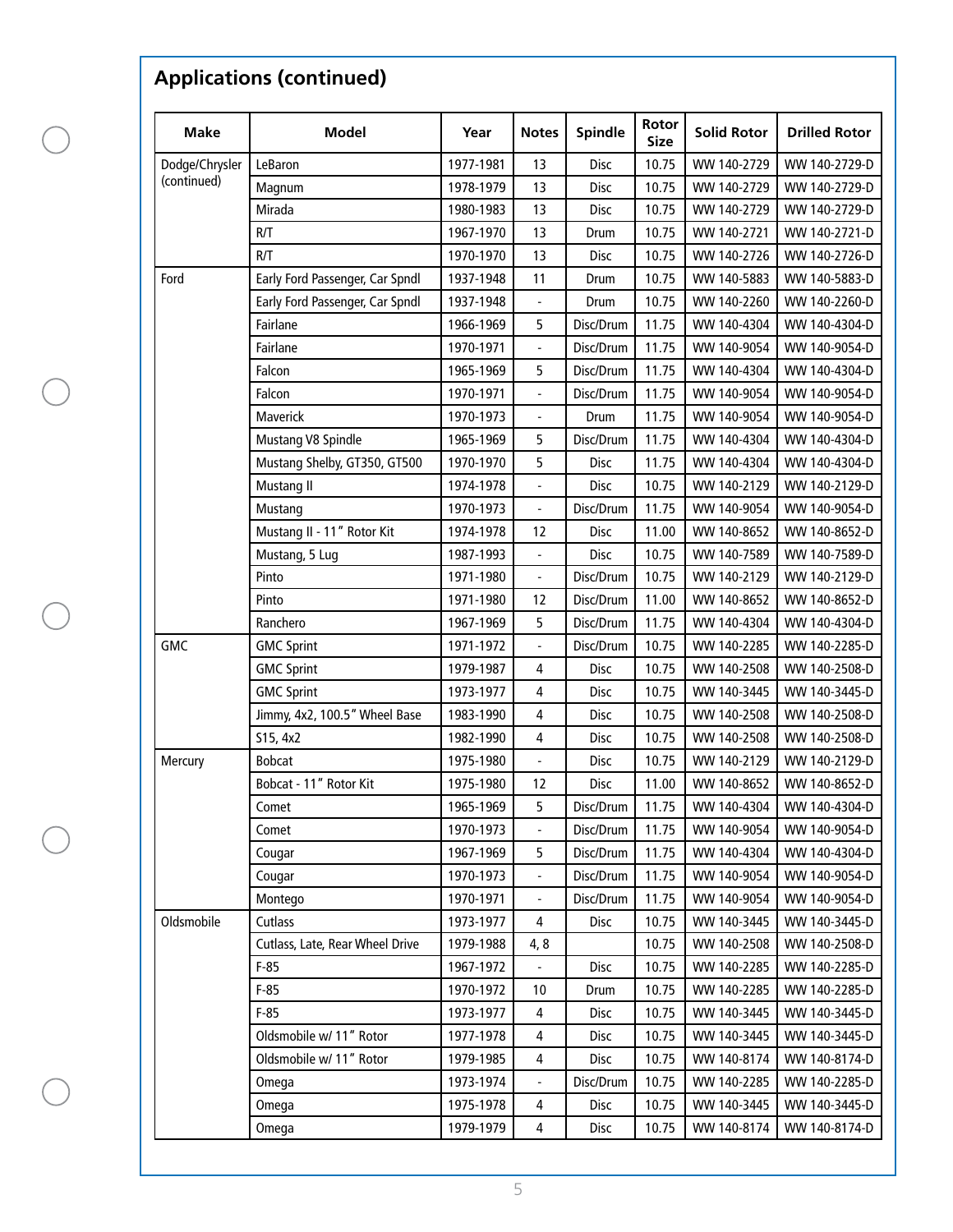| <b>Make</b> | <b>Model</b>                    | Year      | <b>Notes</b>            | <b>Spindle</b> | Rotor<br><b>Size</b> | <b>Solid Rotor</b> | <b>Drilled Rotor</b> |
|-------------|---------------------------------|-----------|-------------------------|----------------|----------------------|--------------------|----------------------|
| Plymouth    | Barracuda                       | 1964-1969 | 13                      | 9" Drum        | 10.75                | WW 140-2722        | WW 140-2722-D        |
|             | Barracuda                       | 1965-1969 | 13                      | 10" Drum       | 10.75                | WW 140-2723        | WW 140-2723-D        |
|             | Barracuda                       | 1970-1972 | 13                      | Drum           | 10.75                | WW 140-2721        | WW 140-2721-D        |
|             | Barracuda                       | 1970-1972 | 13                      | Disc           | 10.75                | WW 140-2726        | WW 140-2726-D        |
| Plymouth    | Barracuda                       | 1973-1974 | 9, 13                   | Disc           | 10.75                | WW 140-2729        | WW 140-2729-D        |
| (continued) | Belvedere                       | 1965-1970 | 13                      | Drum           | 10.75                | WW 140-2721        | WW 140-2721-D        |
|             | Belvedere                       | 1970-1970 | 13                      | Disc           | 10.75                | WW 140-2726        | WW 140-2726-D        |
|             | Fury (except Gran)              | 1975-1977 | 13                      | Disc           | 10.75                | WW 140-2729        | WW 140-2729-D        |
|             | <b>GTX</b>                      | 1967-1971 | 13                      | Drum           | 10.75                | WW 140-2721        | WW 140-2721-D        |
|             | <b>GTX</b>                      | 1970-1971 | 13                      | Disc           | 10.75                | WW 140-2726        | WW 140-2726-D        |
|             | Plymouth                        | 1962-1964 | 13                      | Drum           | 10.75                | WW 140-2721        | WW 140-2721-D        |
|             | Plymouth F-Body Passenger       | 1976-1988 | 13                      | Disc           | 10.75                | WW 140-2729        | WW 140-2729-D        |
|             | Road Runner                     | 1968-1972 | 13                      | Drum           | 10.75                | WW 140-2721        | WW 140-2721-D        |
|             | Road Runner                     | 1970-1972 | 13                      | Disc           | 10.75                | WW 140-2726        | WW 140-2726-D        |
|             | Satellite                       | 1965-1972 | 13                      | Drum           | 10.75                | WW 140-2721        | WW 140-2721-D        |
|             | Satellite                       | 1970-1972 | 13                      | Disc           | 10.75                | WW 140-2726        | WW 140-2726-D        |
|             | Satellite                       | 1973-1975 | 13                      | Disc           | 10.75                | WW 140-2729        | WW 140-2729-D        |
|             | Superbee                        | 1968-1970 | 13                      | Drum           | 10.75                | WW 140-2721        | WW 140-2721-D        |
|             | Superbee                        | 1970-1970 | 13                      | Disc           | 10.75                | WW 140-2726        | WW 140-2726-D        |
|             | Valiant                         | 1960-1972 | 13                      | 9" Drum        | 10.75                | WW 140-2722        | WW 140-2722-D        |
|             | Valiant                         | 1965-1972 | 13                      | 10" Drum       | 10.75                | WW 140-2723        | WW 140-2723-D        |
|             | Valiant                         | 1973-1974 | 9, 13                   |                | 10.75                | WW 140-2729        | WW 140-2729-D        |
|             | Volare                          | 1976-1980 | 13                      | <b>Disc</b>    | 10.75                | WW 140-2729        | WW 140-2729-D        |
| Pontiac     | Bonneville                      | 1982-1986 | 4                       | Disc           | 10.75                | WW 140-2508        | WW 140-2508-D        |
|             | Firebird                        | 1982-1987 | 4                       | Disc           | 10.75                | WW 140-2992        | WW 140-2992-D        |
|             | Firebird                        | 1970-1978 | 4                       | Disc           | 10.75                | WW 140-3445        | WW 140-3445-D        |
|             | Firebird                        | 1979-1981 | 4                       | Disc           | 10.75                | WW 140-8174        | WW 140-8174-D        |
|             | Firebird, Single Piston Caliper | 1988-1992 | $\overline{4}$          |                | 10.75                | WW 140-2992        | WW 140-2992-D        |
|             | <b>Grand Prix</b>               | 1973-1977 | $\overline{\mathbf{4}}$ | Disc           | 10.75                | WW 140-3445        | WW 140-3445-D        |
|             | Grand Prix, Late                | 1979-1987 | 4,8                     | Disc           | 10.75                | WW 140-2508        | WW 140-2508-D        |
|             | LeMans                          | 1973-1977 | 4                       | Disc           | 10.75                | WW 140-3445        | WW 140-3445-D        |
|             | LeMans, Late                    | 1979-1981 | 4, 8                    | Disc           | 10.75                | WW 140-2508        | WW 140-2508-D        |
|             | Phoenix                         | 1977-1978 | 4                       | Disc           | 10.75                | WW 140-3445        | WW 140-3445-D        |
|             | Phoenix                         | 1979-1979 | 4                       | Disc           | 10.75                | WW 140-8174        | WW 140-8174-D        |
|             | Pontiac Full Size, w/ 11" Rotor | 1977-1978 | 3,4                     | Disc           | 10.75                | WW 140-3445        | WW 140-3445-D        |
|             | Pontiac Full Size, w/ 11" Rotor | 1979-1981 | 3, 4                    | Disc           | 10.75                | WW 140-8174        | WW 140-8174-D        |
|             | <b>Tempest</b>                  | 1973-1977 | 4                       | Disc           | 10.75                | WW 140-3445        | WW 140-3445-D        |
|             | Ventura II                      | 1971-1974 |                         | Disc/Drum      | 10.75                | WW 140-2285        | WW 140-2285-D        |
|             | Ventura II                      | 1975-1977 | $\overline{\mathbf{4}}$ | Disc           | 10.75                | WW 140-3445        | WW 140-3445-D        |

6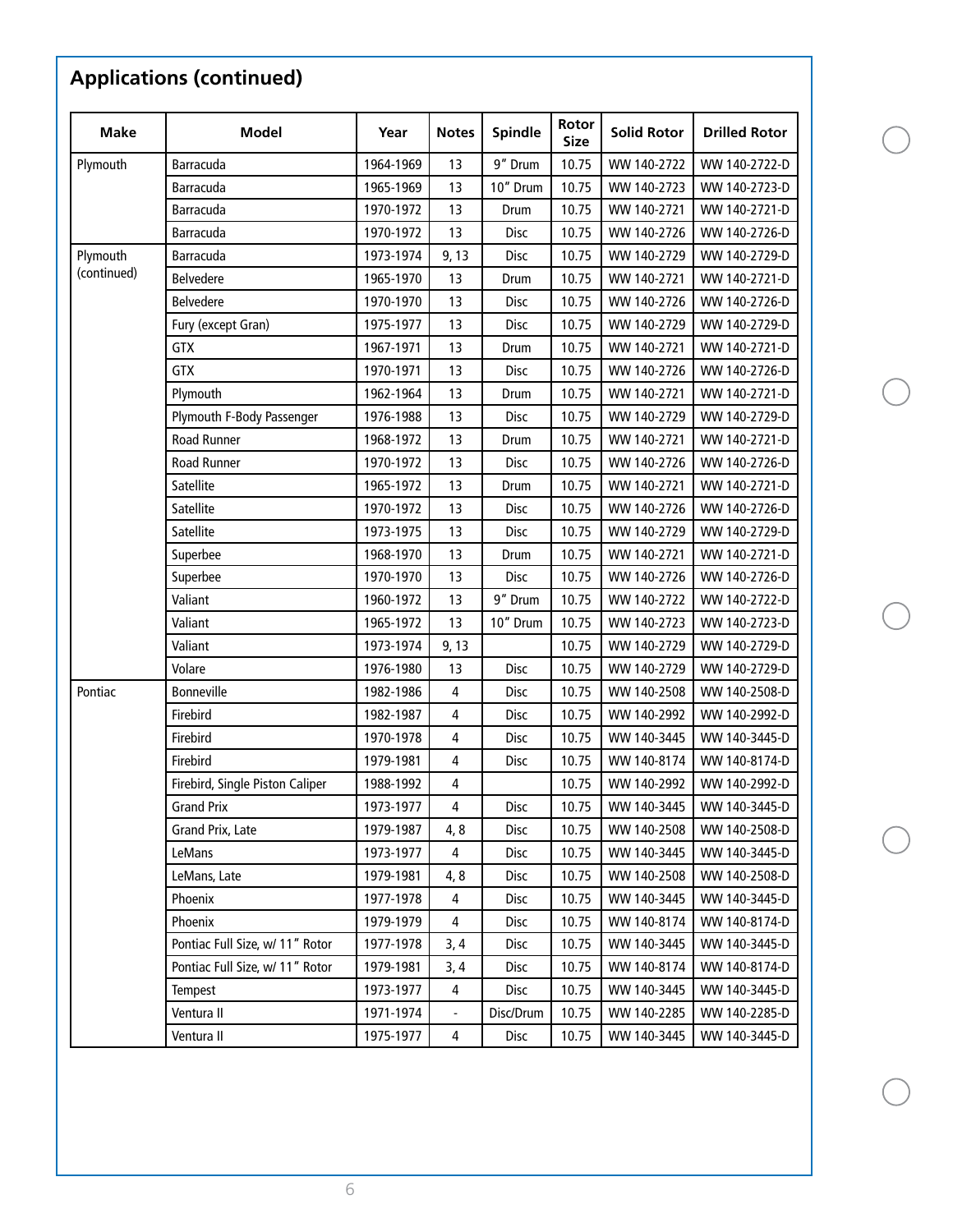| Notes:  |                                                                                                                                                                                                                                                         |
|---------|---------------------------------------------------------------------------------------------------------------------------------------------------------------------------------------------------------------------------------------------------------|
| $\star$ | Red caliper option, add \$100                                                                                                                                                                                                                           |
|         | Mid 1965 and earlier models require spindle modifications                                                                                                                                                                                               |
| 2       | Caliper brackets not included                                                                                                                                                                                                                           |
| 3       | Disc spindles with 11" OEM rotor only                                                                                                                                                                                                                   |
| 4       | Factory caliper mounting ears and backing plate bolt holes must be modified                                                                                                                                                                             |
| 5       | Backing plate mount holes must be redrilled and tapped on disc brake spindles                                                                                                                                                                           |
| 6       | Front track width becomes approximately 1" wider per side. 15" disc brake offset wheels required.                                                                                                                                                       |
| 7       | Standard brakes only, no Z-11 or HD                                                                                                                                                                                                                     |
| 8       | Late spindle uses a torque nut to retain hub and bearing                                                                                                                                                                                                |
| 9       | Spindle must be modified                                                                                                                                                                                                                                |
| 10      | With O.A.I. drum spindle                                                                                                                                                                                                                                |
| 11      | 360° bracket                                                                                                                                                                                                                                            |
| 12      | Kit fits most aftermarket drop spindles                                                                                                                                                                                                                 |
| 13      | Hubs come drilled for 5 x 4.00" / 5 x 4.50" wheel lug patterns. However, the 5 x 4.00" pattern does<br>not guarantee fitment with all 5 x 4.00" wheels, either OEM or aftermarket. Reference individual data<br>sheets for wheel center hole clearance. |